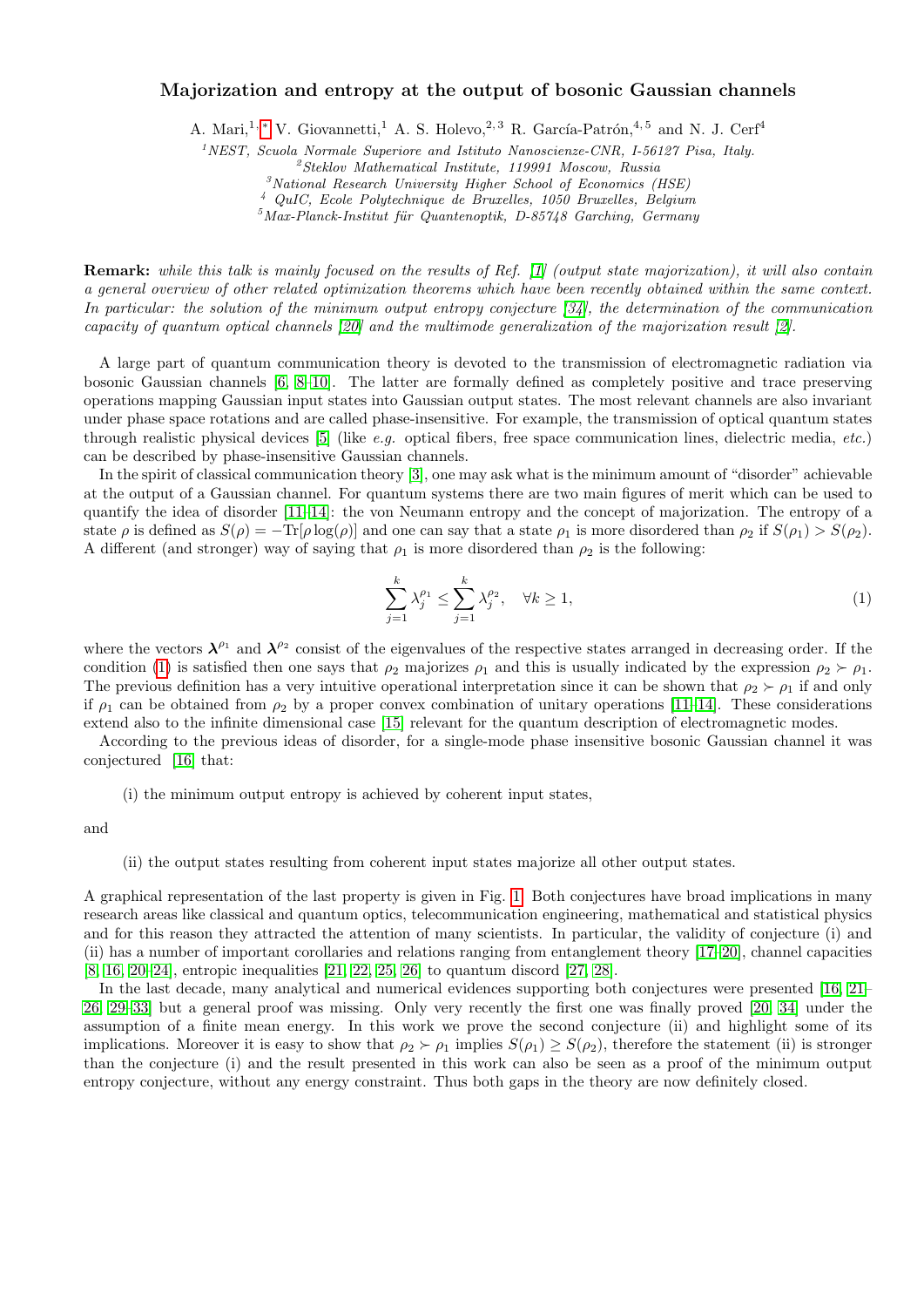

<span id="page-1-0"></span>FIG. 1: Graphical representation of the majorization conjecture (2). A coherent state  $|\alpha\rangle\langle\alpha|$  and an arbitrary state  $\rho$  are both transmitted through the same phase-insensitive Gaussian channel Φ. The respective output states always satisfy the majorization relation  $\Phi(|\alpha\rangle\langle\alpha|) \succ \Phi(\rho)$ . This means that coherent input states produce less "noise" at the output of the communication channel.

Formally the core of our work are the following two results:

Result 1 (Minimization of strictly concave functionals): Let  $\Phi$  be a phase-insensitive bosonic channel. Then, for every nonnegative unitary invariant and strictly concave functional F and for every quantum state  $\rho$ , we have

$$
F(\Phi(\rho)) \ge F(\Phi(|\alpha\rangle\langle\alpha|)), \qquad \forall \alpha \in \mathbb{C}, \tag{2}
$$

where  $|\alpha\rangle$  is any coherent state. Moreover the equality is achieved only if  $\rho$  is a coherent state.

This result can be proved with a rather simple argument based on the following three ingredients: a particular decomposition of phase-insensitive channels in terms of quantum limited attenuators and amplifiers, the notion of complementary channel and a particular property of the quantum optical beam splitter. For the details see [1.](#page-0-0)

Notice that, since the von Neumann entropy is a strictly concave functional [\[13\]](#page-2-24), the previous result constitutes an alternative proof (with respect to the one given in [\[34\]](#page-2-2)) of the minimal output entropy conjecture. Actually applying with the choice  $F(\rho) = -\text{Tr}[\rho \log(\rho)]$ , we get a slightly stronger version of the conjecture (i): the minimum output entropy of a phase-insensitive channel is achieved *only* by coherent input states. Moreover, choosing  $F(x) = x - x^p$ ,  $p > 1$ , leads to the proof of the similar statement for the minimal output Renyi entropies of all orders  $p > 1$ .

We can finally state our main result which proves the validity of the majorization conjecture (ii):

Result 2 (Majorization at the output of the channel): Let  $\Phi$  be a phase-insensitive bosonic channel. Then, for every input state  $\rho$ ,

$$
\Phi(|\alpha\rangle\langle\alpha|) \succ \Phi(\rho), \qquad \forall \alpha \in \mathbb{C}, \tag{3}
$$

where  $|\alpha\rangle$  is any coherent state.

This fact follows almost straightforwardly from the previous minimization problem (Results 1), up to some nontrivial subtleties that we had to face. Such subtleties are related to the assumption of strict concavity and to the infinite dimension of the Hilbert space. Nonetheless we have been able to prove (for the details see [1\)](#page-0-0) that Result 1 implies Result 2, therefore establishing the validity of the majorization conjecture (ii).

Our work, while closing two longstanding open problems in quantum communication theory, has a large variety of implications and consequences. For example, by using Result 1 and Result 2 one can: compute the entanglement of formation of non-symmetric Gaussian states (see the last section of [\[20\]](#page-2-3)), evaluate the classical capacity of Gaussian channels [\[20\]](#page-2-3) and compute the exact quantum discord [\[27\]](#page-2-20) for a large class of channels [\[28\]](#page-2-21). Moreover, from Result 1, we conclude that coherent input states minimize every Schur-concave output function like Renyi entropies of arbitrary order [\[21,](#page-2-16) [22,](#page-2-17) [25,](#page-2-18) [26\]](#page-2-19). Finally, it is a simple implication that the pure entangled state  $|\Psi_{out}\rangle$  obtained from a unitary dilation of a phase-insensitive Gaussian channel is more entangled than the output state  $|\Psi_{out}\rangle'$  obtained with a coherent input. What is more, from the well known relationship between entanglement and majorization [\[11\]](#page-2-10), we also know that  $|\Psi_{out}\rangle'$  can be obtained from  $|\Psi_{out}\rangle$  with local operations and classical communication. Finally, our result has been recently applied in the derivation of a strong converse theorem for the capacity of Gaussian channels [\[39\]](#page-3-0).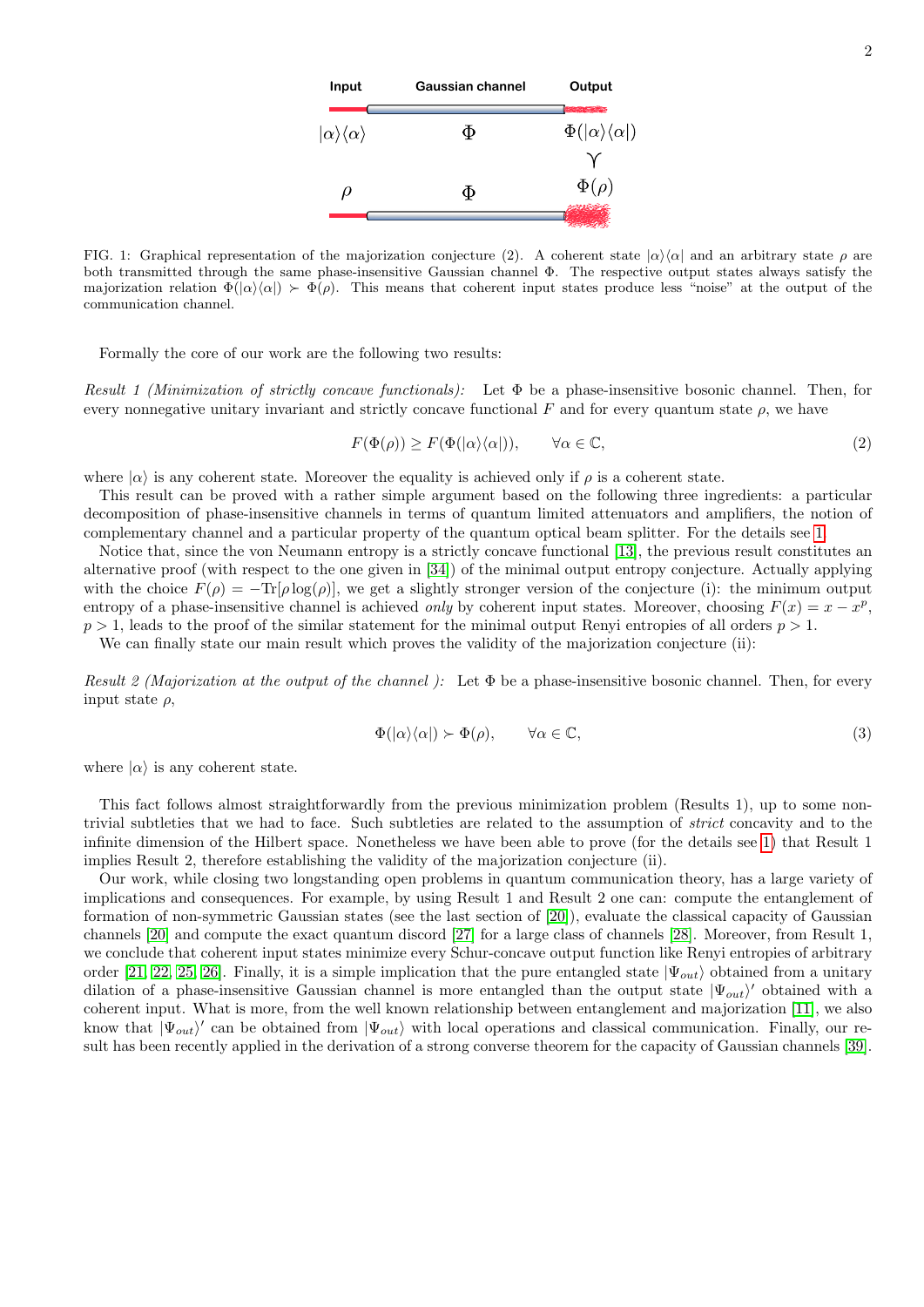<span id="page-2-0"></span><sup>∗</sup> Electronic address: [andrea.mari@sns.it](mailto:andrea.mari@sns.it)

- <span id="page-2-1"></span>[1] A. Mari, V. Giovannetti, A. S. Holevo, Quantum state majorization at the output of bosonic Gaussian channels. Nat. Commun. 5, 3826 (2014).
- <span id="page-2-4"></span>[2] V. Giovannetti, A. S. Holevo, A. Mari, Majorization and additivity for multimode bosonic Gaussian channels, arXiv:1405.4066 (2014).
- <span id="page-2-9"></span>[3] C. E. Shannon, A Mathematical Theory of Communication, Bell Syst. Tech. J. 27, 379-423 (1948).
- [4] C. H. Bennett and P. W. Shor, Quantum Information Theory, IEEE Trans. Inf. Theory 44, 2724-2742 (1998).
- <span id="page-2-8"></span>[5] C. M. Caves and P. B. Drummond, Quantum limits on bosonic communication rates, Rev. Mod. Phys. 66, 481-537 (1994).
- <span id="page-2-5"></span>[6] A. S. Holevo, Quantum systems, channels, information. A mathematical introduction, (De Gruyter, Berlin–Boston, 2012).
- [7] A. S. Holevo and R. F. Werner, Evaluating capacities of bosonic Gaussian channels, Phys. Rev. A 63, 032312 (2001).
- <span id="page-2-6"></span>[8] A. S. Holevo, The Capacity of the Quantum Channel with General Signal States, IEEE Trans. Inf. Theory 44, 269-273 (1998).
- [9] S. L. Braunstein and P. van Loock, Quantum information with continuous variables, Rev. Mod. Phys. 77, 513-577 (2005).

<span id="page-2-7"></span>[10] C. Weedbroock, S. Pirandola, R. García-Patrón, N. J. Cerf, T. Ralph, J. H. Shapiro, and S. Lloyd, Gaussian Quantum Information, Reviews of Modern Physics 84, 621-669 (2012).

- <span id="page-2-10"></span>[11] M. A. Nielsen and G. Vidal, Majorization and the interconversion of bipartite states, Quantum Inf. Comput. 1, (2001).
- [12] D. Petz, Quantum Information Theory and Quantum Statistics, (Springer, Berlin Heidelberg 2008).
- <span id="page-2-24"></span>[13] A. Wehrl, General properties of entropy, Rev. Mod. Phys. **50**, 221-260 (1978).
- <span id="page-2-11"></span>[14] E. Carlen, Trace inequalities and quantum entropy. An introductory course, Contemp. Math. 529, 73-140 (2010).
- <span id="page-2-12"></span>[15] V. Kaftal and G. Weiss, An infinite dimensional Schur-Horn Theorem and majorization theory, J. Functional Analysis 259, 3115-3162 (2010).
- <span id="page-2-13"></span>[16] V. Giovannetti, S. Guha, S. Lloyd, L. Maccone, and J. H. Shapiro, Minimum output entropy of bosonic channels: A conjecture, Phys. Rev. A 70, 032315 (2004).
- <span id="page-2-14"></span>[17] C. H. Bennett, D. P. DiVincenzo, J. A. Smolin, and W. K. Wootters, Mixed-state entanglement and quantum error correction Phys. Rev. A 54, 3824 (1996).
- [18] G. Giedke, M. M. Wolf, O. Krüger, R. F. Werner, and J. I. Cirac, Entanglement of Formation for Symmetric Gaussian States, Phys. Rev. Lett. 91 107901, (2003).
- [19] M. M. Wolf et al., Gaussian entanglement of formation, Phys. Rev. A 69 052320, (2004).
- <span id="page-2-3"></span>[20] V. Giovannetti, R. Garcia-Patron, N. J. Cerf, A. S. Holevo, Ultimate communication capacity of quantum optical channels by solving the Gaussian minimum-entropy conjecture, Nat. Phot. 8, 796-800 (2014).
- <span id="page-2-16"></span>[21] R. König and G. Smith, Classical capacity of quantum thermal noise channels to within 1.45 Bits. Phys. Rev. Lett. 110, 040501 (2013).
- <span id="page-2-17"></span>[22] R. König and G. Smith, Limits on classical communication from quantum entropy power inequalities, Nature Photon. 7, 142-146 (2013).
- [23] V. Giovannetti, S. Lloyd, L. Maccone, and J. H. Shapiro, Electromagnetic channel capacity for practical purposes, Nature Photon. 7, 834-838 (2013).
- <span id="page-2-15"></span>[24] R. García-Patrón, C. Navarrete-Benlloch, S. Lloyd, J. H. Shapiro, and N. J. Cerf, Majorization Theory Approach to the Gaussian Channel Minimum Entropy Conjecture, Phys. Rev. Lett. 108, 110505 (2012).
- <span id="page-2-18"></span>[25] V. Giovannetti and S. Lloyd, Additivity properties of a Gaussian channel, Phys. Rev. A 69, 032315 (2004).
- <span id="page-2-19"></span>[26] V. Giovannetti, S. Lloyd, L. Maccone, and J. H. Shapiro, and B. J. Yen, Minimum Rényi and Wehrl entropies at the output of bosonic channels, Phys. Rev. A 70, 032315 (2004).
- <span id="page-2-20"></span>[27] K. Modi, A. Brodutch, H. Cable, T. Paterek, and V.Vedral, The classical-quantum boundary for correlations: Discord and related measures, Rev. Mod. Phys. 84, 1655-1707 (2012).
- <span id="page-2-21"></span>[28] S. Pirandola, N. J. Cerf, S. L. Braunstein, and S. Lloyd, Bosonic Minimum Output Entropy and Gaussian Discord, arXiv:1309.2215, (2013).
- <span id="page-2-22"></span>[29] V. Giovannetti, S. Guha, S. Lloyd, L. Maccone, and J. H. Shapiro, Minimum bosonic channel output entropies, AIP Conf. Proc. 734, 21-24 (2004).
- [30] A. Serafini, J. Eisert, and M. M. Wolf, Multiplicativity of maximal output purities of Gaussian channels under Gaussian inputs, Phys. Rev. A 71, 012320 (2005).
- [31] S. Guha, J. H. Shapiro, and B. I. Erkmen, Classical capacity of bosonic broadcast communication and a minimum output entropy conjecture, Phys. Rev. A 76, 032303 (2007).
- [32] V. Giovannetti, A. S. Holevo, S. Lloyd, and L. Maccone, Generalized minimal output entropy conjecture for one-mode Gaussian channels: definitions and some exact results, J.Phys. A 43 , 415305 (2010).
- <span id="page-2-23"></span>[33] J. Schäfer, E. Karpov, R. García-Patrón, O. V. Pilyavets, and N. J. Cerf, Equivalence Relations for the Classical Capacity of Single-Mode Gaussian Quantum Channels, Phys. Rev. Lett. 111, 030503 (2013).
- <span id="page-2-2"></span>[34] V. Giovannetti, A. S. Holevo, R. Garcia-Patron, A solution of the Gaussian optimizer conjecture, Commun. Math. Phys.  $(2014)$ .
- [35] Nielsen, M., and I. Chuang, *Quantum Computation and Quantum Information*, (Cambridge, 2000).
- [36] Y. Aharonov, D. Falkoff, E. Lerner, and H.Pendleton, A quantum characterization of classical radiation, Ann. Phys. (N.Y.) 39, 498-512 (1966).
- [37] J. K. Asbóth, J. Calsamiglia, and H. Ritsch, Computable measure of nonclassicality for light, Phys. Rev. Lett. 94, 173602